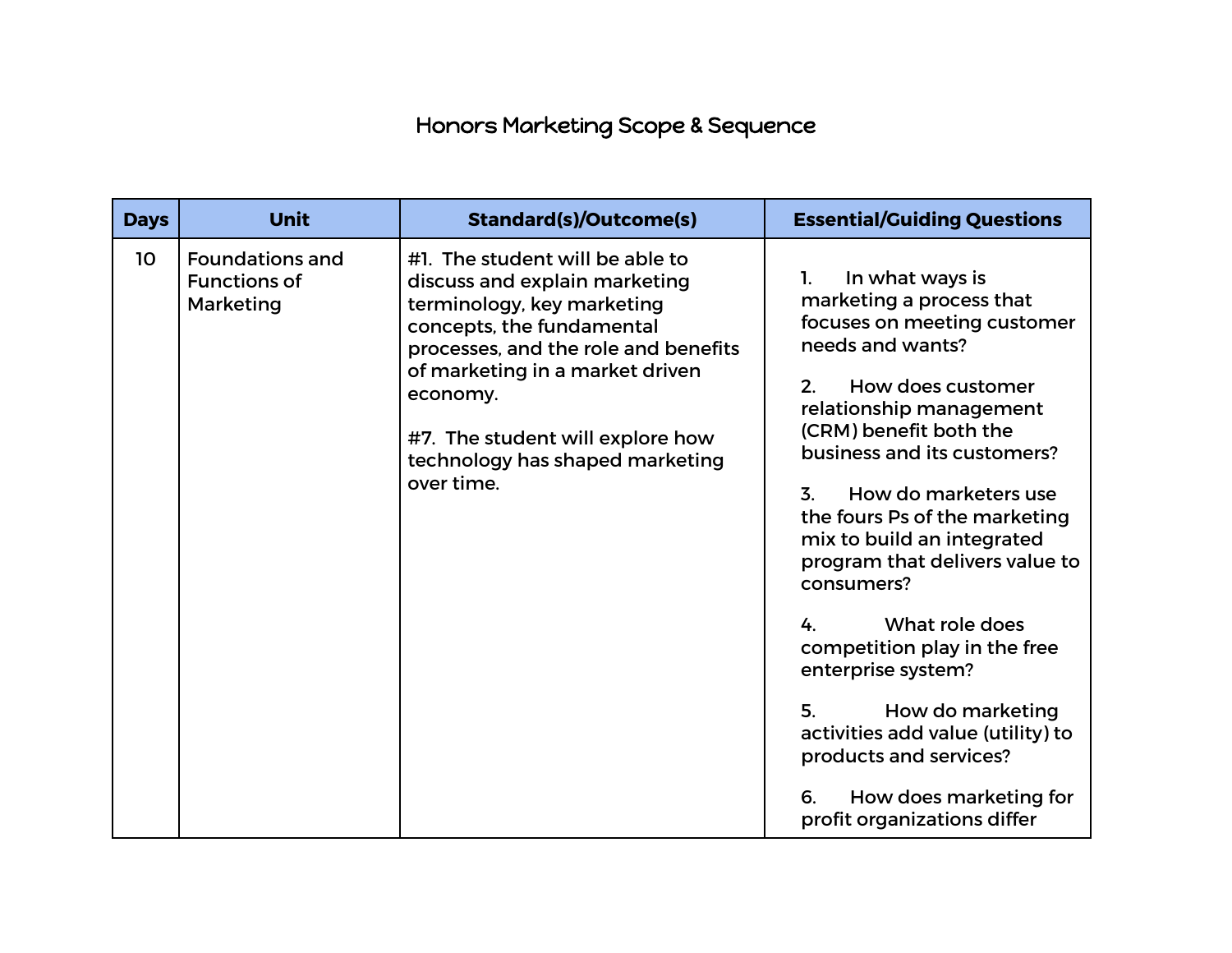|    |                                                                                                   |                                                                                                                                                                                                                                                                                                                                                                                                                                                        | from marketing for non-profit<br>organizations?                                                                                                                                                                                                                                                                                                                                                                                                                                                                                                                                                                     |
|----|---------------------------------------------------------------------------------------------------|--------------------------------------------------------------------------------------------------------------------------------------------------------------------------------------------------------------------------------------------------------------------------------------------------------------------------------------------------------------------------------------------------------------------------------------------------------|---------------------------------------------------------------------------------------------------------------------------------------------------------------------------------------------------------------------------------------------------------------------------------------------------------------------------------------------------------------------------------------------------------------------------------------------------------------------------------------------------------------------------------------------------------------------------------------------------------------------|
| 10 | <b>The Marketing</b><br><b>Environment / Social</b><br><b>Responsibility and</b><br><b>Ethics</b> | #1. The student will be able to<br>discuss and explain marketing<br>terminology, key marketing<br>concepts, the fundamental<br>processes, and the role and benefits<br>of marketing in a market driven<br>economy.<br>#3. The student will identify and<br>classify internal factors and external<br>trends that influence marketing<br>strategy decisions.<br>#9. Discuss ethical and legal issues in<br>the Marketing and Advertising<br>industries. | 1. How do the three main<br>economic systems<br>(traditional, command, and<br>market) answer the three<br>basic economic questions:<br>what to produce, how to<br>produce, and for whom to<br>produce?<br>How do businesses<br>$\mathcal{P}$<br>assess the health of the<br>economy?<br>3.<br>Why is international<br>trade necessary?<br>4. Why do organizations<br>conduct global<br>environmental scans and<br>prepare a SWOT analysis prior<br>to developing an integrated<br>marketing program?<br>What are some of<br>5.<br>the macroenvironmental and<br>microenvironmental factors<br>organizations need to |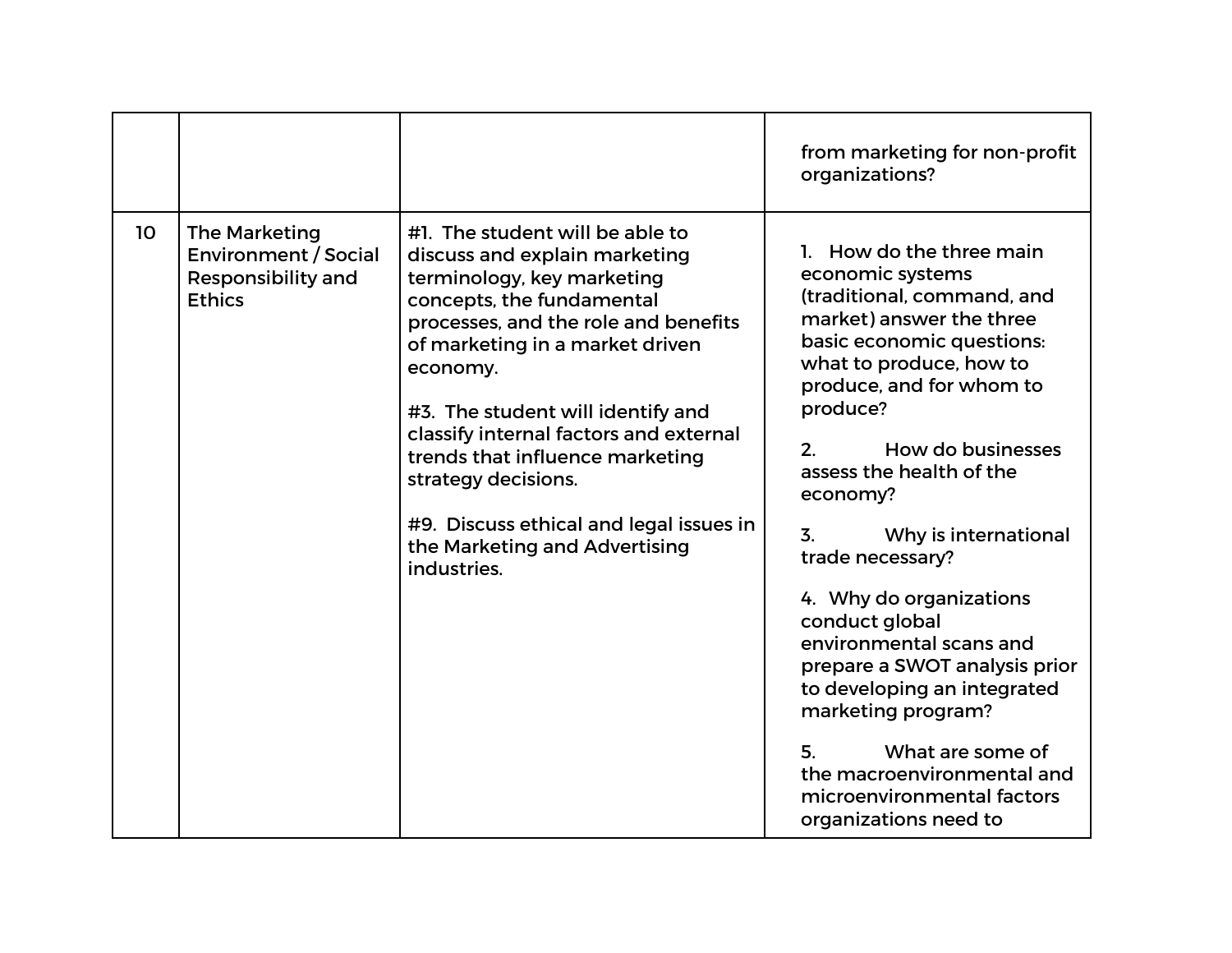|  | consider when developing a<br>marketing program?                                                                                                         |
|--|----------------------------------------------------------------------------------------------------------------------------------------------------------|
|  | 6. What role does the<br>government play in the free<br>enterprise system? FTC?                                                                          |
|  | 7. How can businesses<br>demonstrate social<br>responsibility?                                                                                           |
|  | 8. Why is there a need for<br>ethical and legal regulation of<br>marketing?                                                                              |
|  | 9. What are some of the<br>major social criticisms of<br>marketing?                                                                                      |
|  | 10. Why has the focus of<br>marketing shifted from<br>production to sales and then<br>finally to customer<br>satisfaction and building<br>relationships. |
|  | 11. How have different media<br>shaped and evolved<br>marketing over time?                                                                               |
|  | 12. What are some of the<br>major trends and forces that                                                                                                 |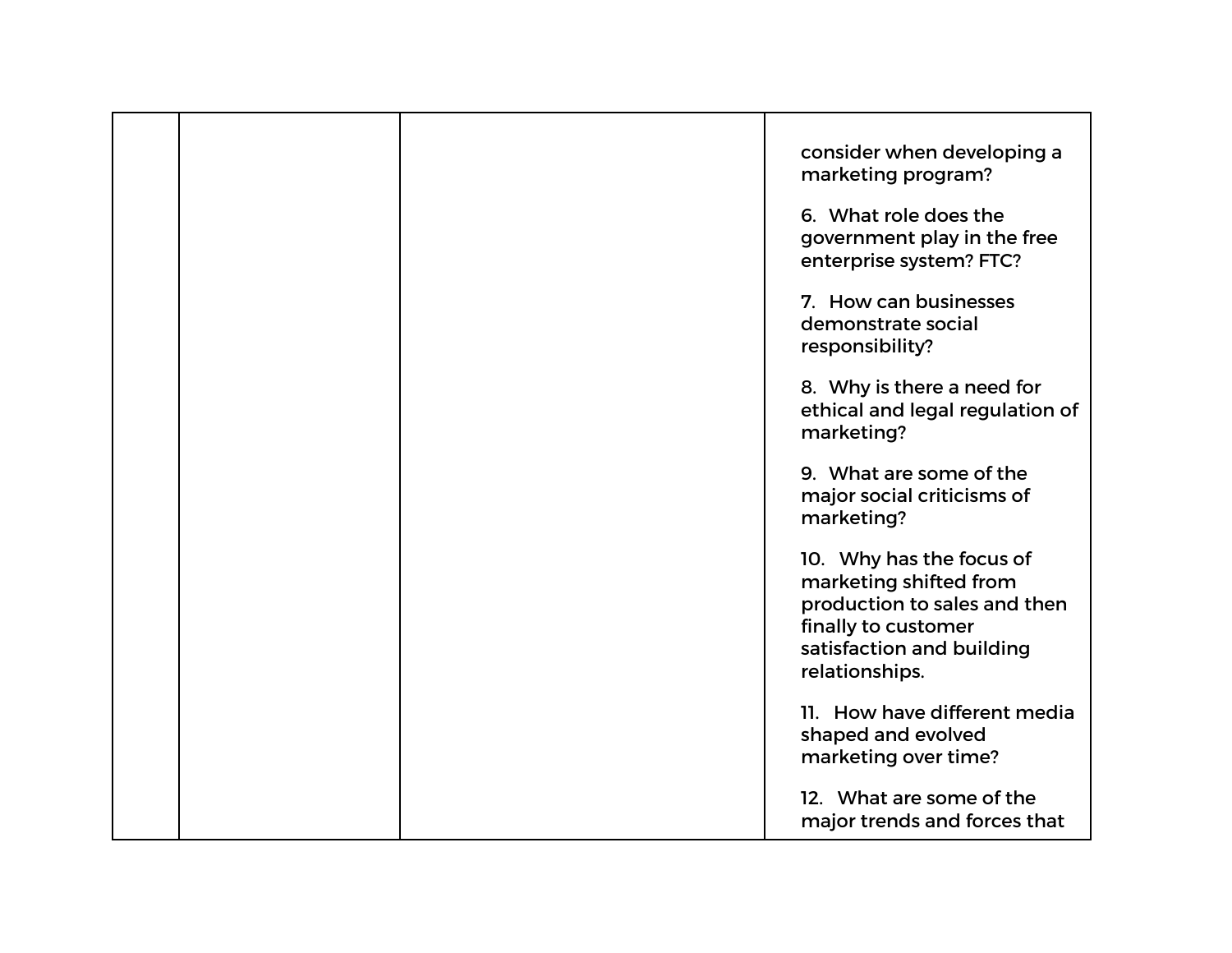|   |                                                                   |                                                                                                                              | are changing the marketing<br>landscape in the age of<br>relationships?<br>13. How does technology<br>drive marketing<br>(technological determinism)?                                                                                                                                                                                                                                             |
|---|-------------------------------------------------------------------|------------------------------------------------------------------------------------------------------------------------------|---------------------------------------------------------------------------------------------------------------------------------------------------------------------------------------------------------------------------------------------------------------------------------------------------------------------------------------------------------------------------------------------------|
| 6 | <b>Marketing Research</b>                                         | #8. The student will locate primary<br>and secondary research data used to<br>make informed marketing strategy<br>decisions. | How do organizations use<br>1.<br>marketing research in<br>decision making?<br>Why do organizations<br>2.<br>perform marketing research?<br>What are some of the<br>3.<br>questions that marketing<br>research answers?<br>How do organizations<br>4.<br>conduct marketing research?<br>What are some of the<br>5.<br>primary and secondary data<br>collection methods that<br>organizations use? |
| 8 | <b>Consumer Markets</b><br>and Consumer<br><b>Buying Behavior</b> | #2. The student will recognize<br>characteristics, motivations, and<br>behaviors of customers' needs and<br>wants.           | What are some of the<br>1.<br>cultural, social, personal, and<br>psychological factors that<br>influence consumer buying<br>behavior?                                                                                                                                                                                                                                                             |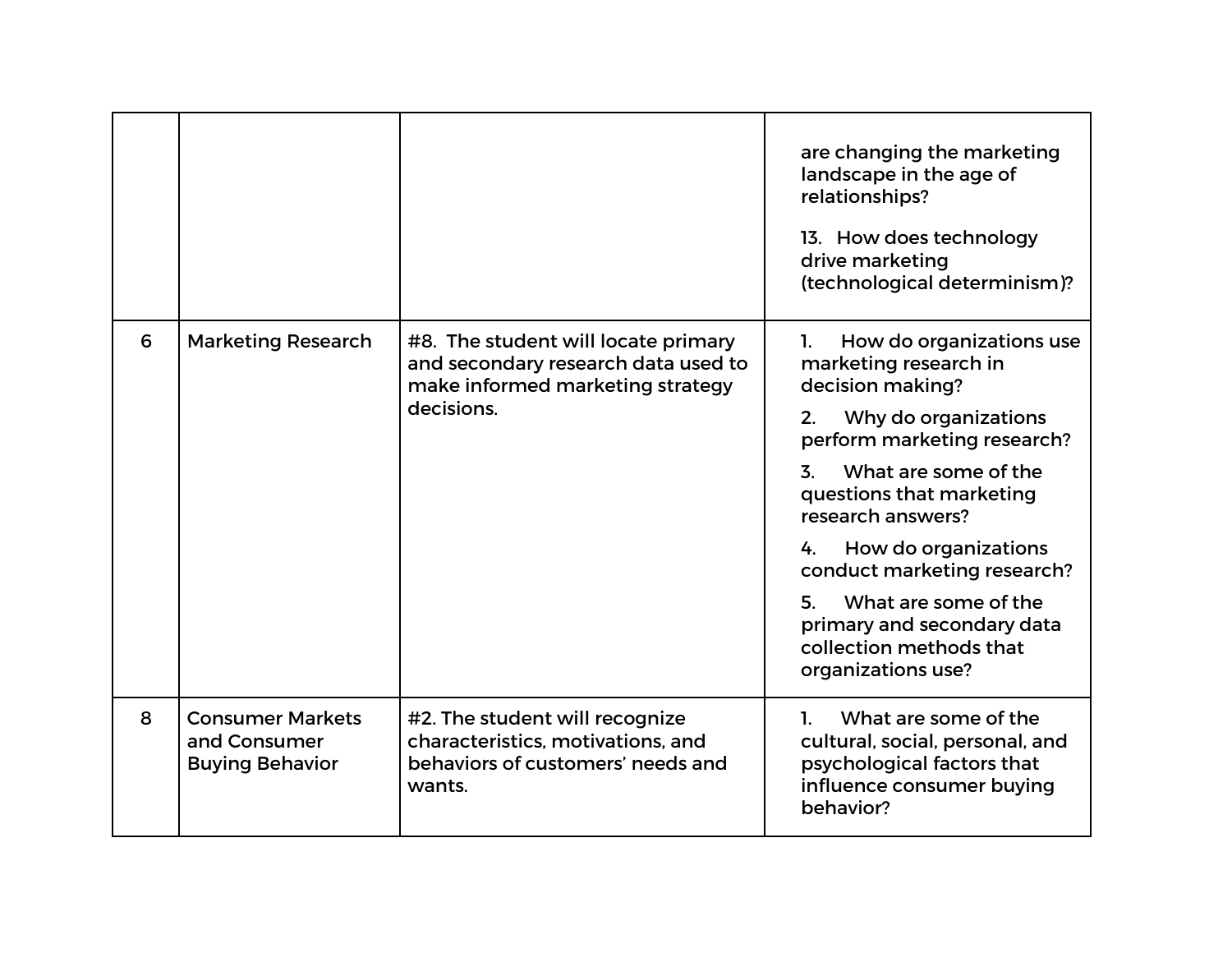|                |                                                                              |                                                                                                           | How does Maslow's<br>2.<br><b>Hierarchy of Needs explain</b><br>why people are driven by<br>particular needs at particular<br>times? |
|----------------|------------------------------------------------------------------------------|-----------------------------------------------------------------------------------------------------------|--------------------------------------------------------------------------------------------------------------------------------------|
|                |                                                                              |                                                                                                           | How does buying<br>3.<br>behavior differ based on<br>perceived risk and<br>experience?                                               |
|                |                                                                              |                                                                                                           | What are the steps that a<br>4.<br>consumer goes through when<br>making a high-involvement<br>purchase?                              |
| $\overline{7}$ | <b>Customer-Driven</b><br>Marketing Strategy /<br><b>Market Segmentation</b> | #4. The student will summarize<br>segmentation and the factors used to<br>identify viable target markets. | How do organizations<br>1.<br>design a customer-driven<br>marketing strategy?                                                        |
|                |                                                                              | #5. The student will explain how to                                                                       | How do organizations<br>2.<br>segment their markets?                                                                                 |
|                |                                                                              | use positioning to provide a<br>competitive advantage in the<br>marketplace.                              | What is the relationship<br>3.<br>between market<br>segmentation and target<br>marketing?                                            |
|                |                                                                              |                                                                                                           | Why do most companies<br>4.<br>practice target marketing?                                                                            |
|                |                                                                              |                                                                                                           | When would a company<br>5.<br>use mass marketing?                                                                                    |
|                |                                                                              |                                                                                                           | 6. How do organizations                                                                                                              |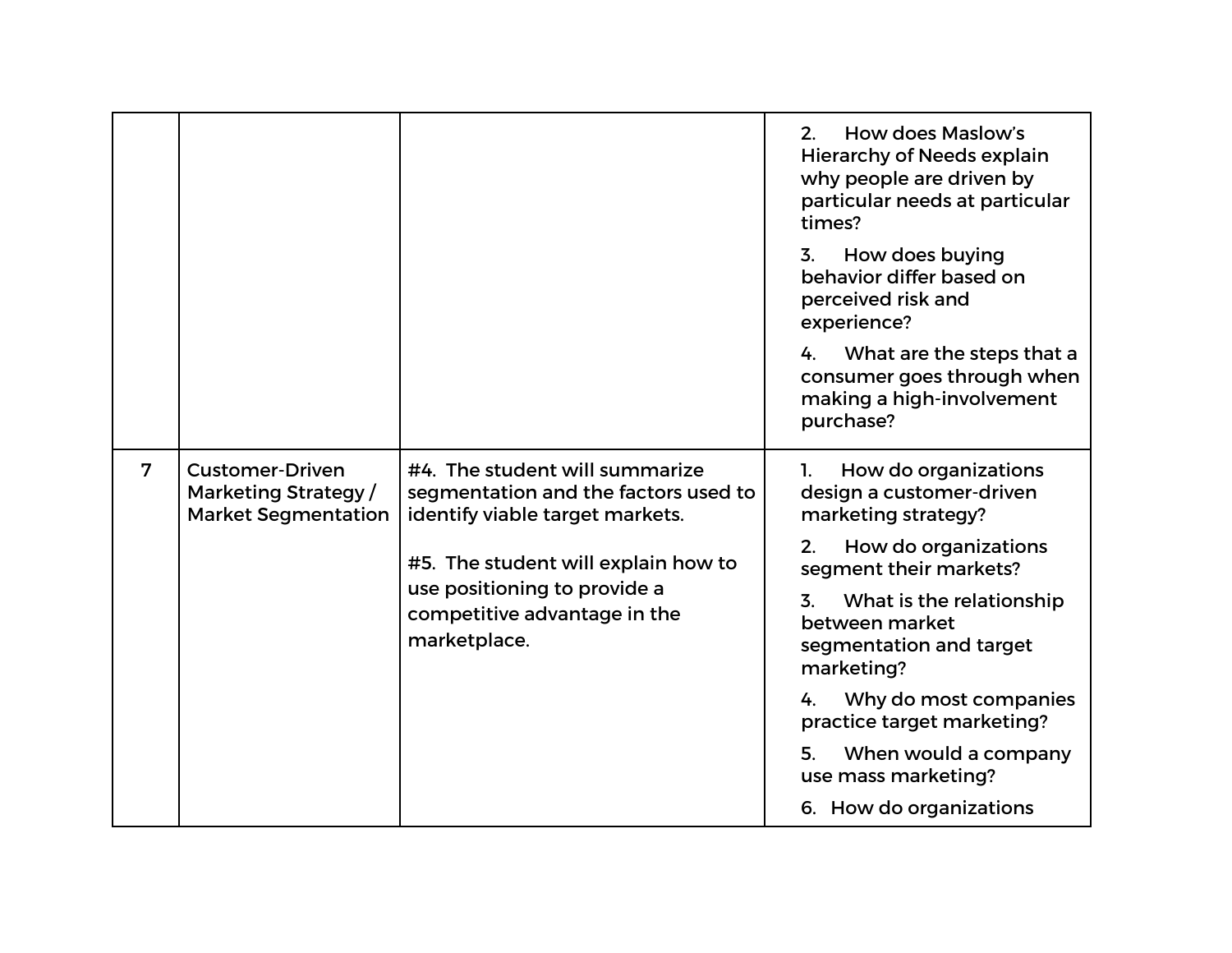|                               |                                                                                                                                                               | differentiate and position<br>their products for maximum<br>competitive advantage?                                                                                                                                                                                                                                                                                                                                                                                                                                                                                                                                                                     |
|-------------------------------|---------------------------------------------------------------------------------------------------------------------------------------------------------------|--------------------------------------------------------------------------------------------------------------------------------------------------------------------------------------------------------------------------------------------------------------------------------------------------------------------------------------------------------------------------------------------------------------------------------------------------------------------------------------------------------------------------------------------------------------------------------------------------------------------------------------------------------|
| 10<br><b>Product Planning</b> | #6. The student will discuss the<br>elements of the marketing mix and<br>how each element interrelates in the<br>implementation of the marketing<br>strategy. | How are products and<br>1.<br>services classified?<br>How does the marketing<br>2.<br>of services differ from the<br>marketing of products?<br>What are some of the<br>3.<br>decisions companies make<br>regarding their individual<br>products and services,<br>product lines, and product<br>mixes?<br>What are some of the<br>4<br>decisions companies make in<br>building and managing their<br>brands?<br>How do companies find<br>5.<br>and develop new-product<br>ideas?<br>What are some of the<br>6.<br>major considerations in<br>managing the new-product<br>development process?<br>How do marketing<br>7.<br>strategies evolve and change |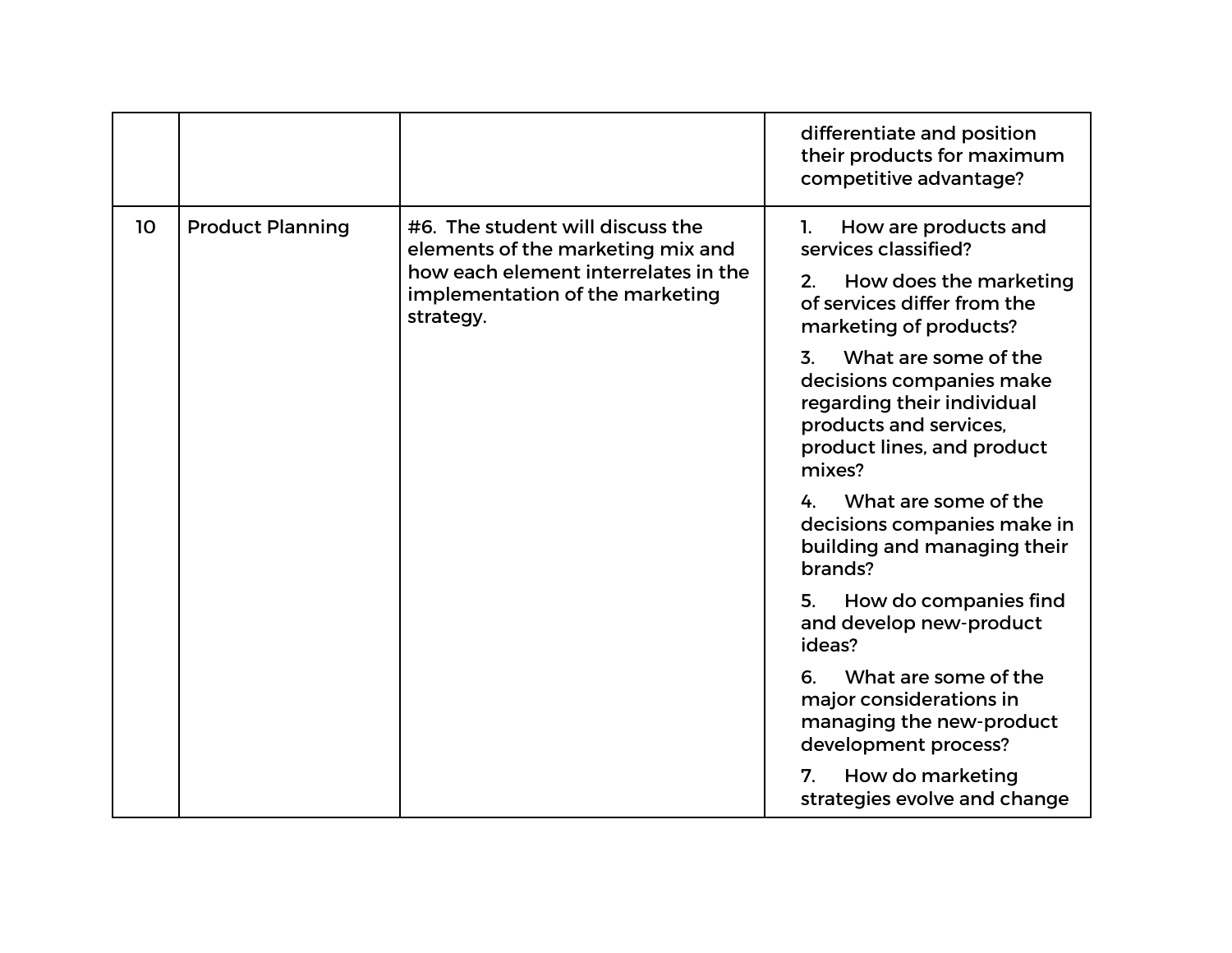|    |                           |                                                                                                                                                                                                                                                                                                                                                                                                                                                                                                            | during a product's life cycle?                                                                                                                                                                                                                                                                                                                                                                                                                                                                                                                                |
|----|---------------------------|------------------------------------------------------------------------------------------------------------------------------------------------------------------------------------------------------------------------------------------------------------------------------------------------------------------------------------------------------------------------------------------------------------------------------------------------------------------------------------------------------------|---------------------------------------------------------------------------------------------------------------------------------------------------------------------------------------------------------------------------------------------------------------------------------------------------------------------------------------------------------------------------------------------------------------------------------------------------------------------------------------------------------------------------------------------------------------|
| 10 | <b>Pricing Strategies</b> | #1. The student will be able to<br>discuss and explain marketing<br>terminology, key marketing<br>concepts, the fundamental<br>processes, and the role and benefits<br>of marketing in a market driven<br>economy.<br>#5. The student will explain how to<br>use positioning to provide a<br>competitive advantage in the<br>marketplace.<br>#6. The student will discuss the<br>elements of the marketing mix and<br>how each element interrelates in the<br>implementation of the marketing<br>strategy. | 1. Why is price so important<br>to the success of a business?<br>2. What are the market<br>factors that affect price<br>planning?<br>3. How do the laws of supply<br>and demand influence<br>marketing activities?<br>4. How does a decrease in<br>supply and an increase<br>demand cause inflation?<br>5. Why do some products<br>respond readily to changes in<br>price?<br>6. What are the ways to find<br>base price?<br>7. What are two polar pricing<br>methods to introduce a new<br>product?<br>8. How does the product life<br>cycle affect pricing? |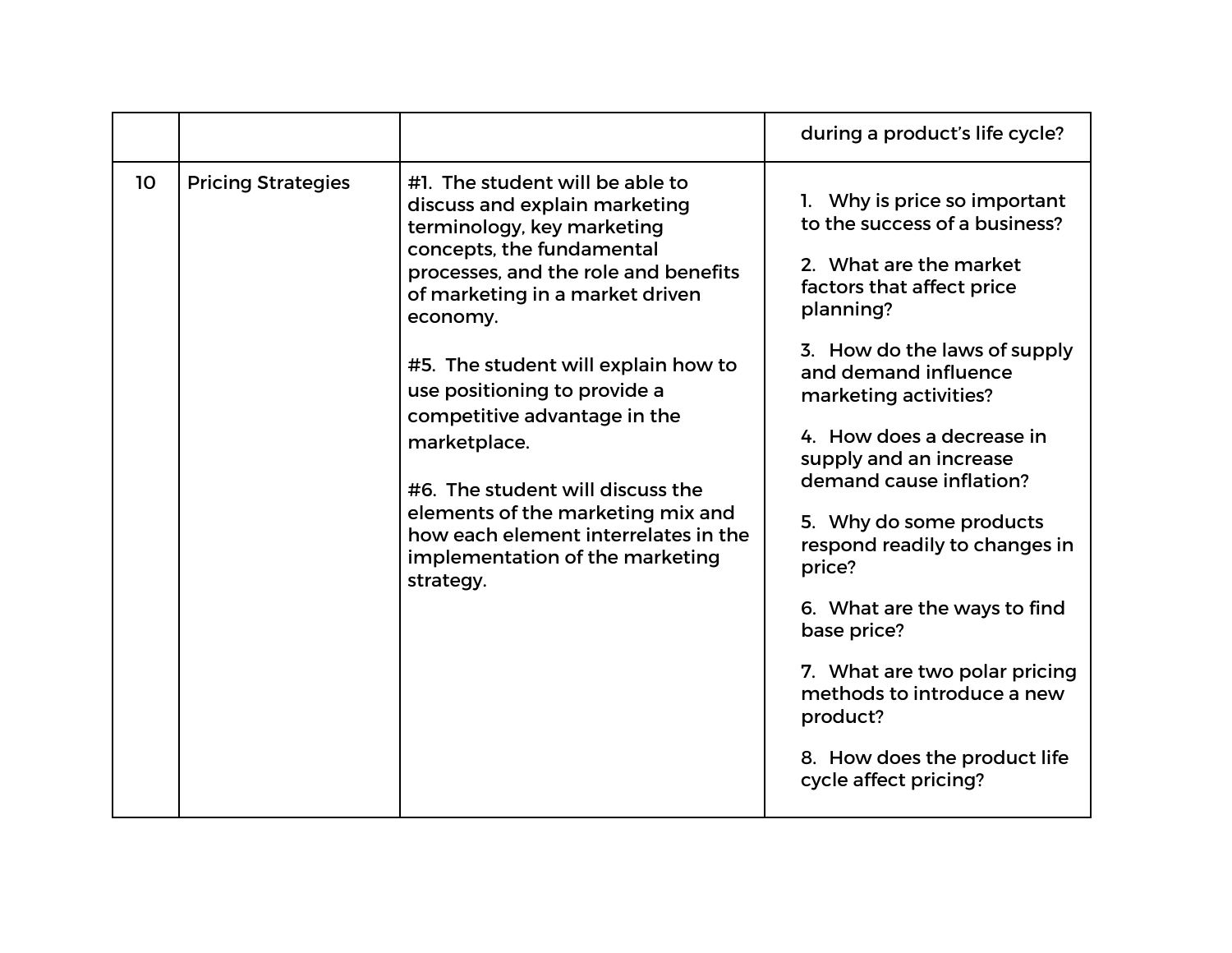|   |                              |                                                                                                                                                                                                                                                                                      | 9. What are the steps in the<br>pricing process?<br>10. How is technology used in<br>pricing?<br>11. How does profit relate to<br>markup?<br>12. What are some legal and<br>ethical considerations for<br>pricing?                                                                                                                                                                    |
|---|------------------------------|--------------------------------------------------------------------------------------------------------------------------------------------------------------------------------------------------------------------------------------------------------------------------------------|---------------------------------------------------------------------------------------------------------------------------------------------------------------------------------------------------------------------------------------------------------------------------------------------------------------------------------------------------------------------------------------|
| 8 | <b>Distribution Planning</b> | #5. The student will explain how to<br>use positioning to provide a<br>competitive advantage in the<br>marketplace.<br>#6. The student will discuss the<br>elements of the marketing mix and<br>how each element interrelates in the<br>implementation of the marketing<br>strategy. | 1. What is the role of<br>intermediaries and agents in<br>the channel of distribution?<br>2. What is the most common<br>form of distribution for<br>consumers and for industrial<br>markets?<br>3. Explain why some brands<br>choose exclusive distribution.<br>4. What is the channel of<br>distribution for e-commerce?<br>5. What factors should you<br>consider prior to shipping |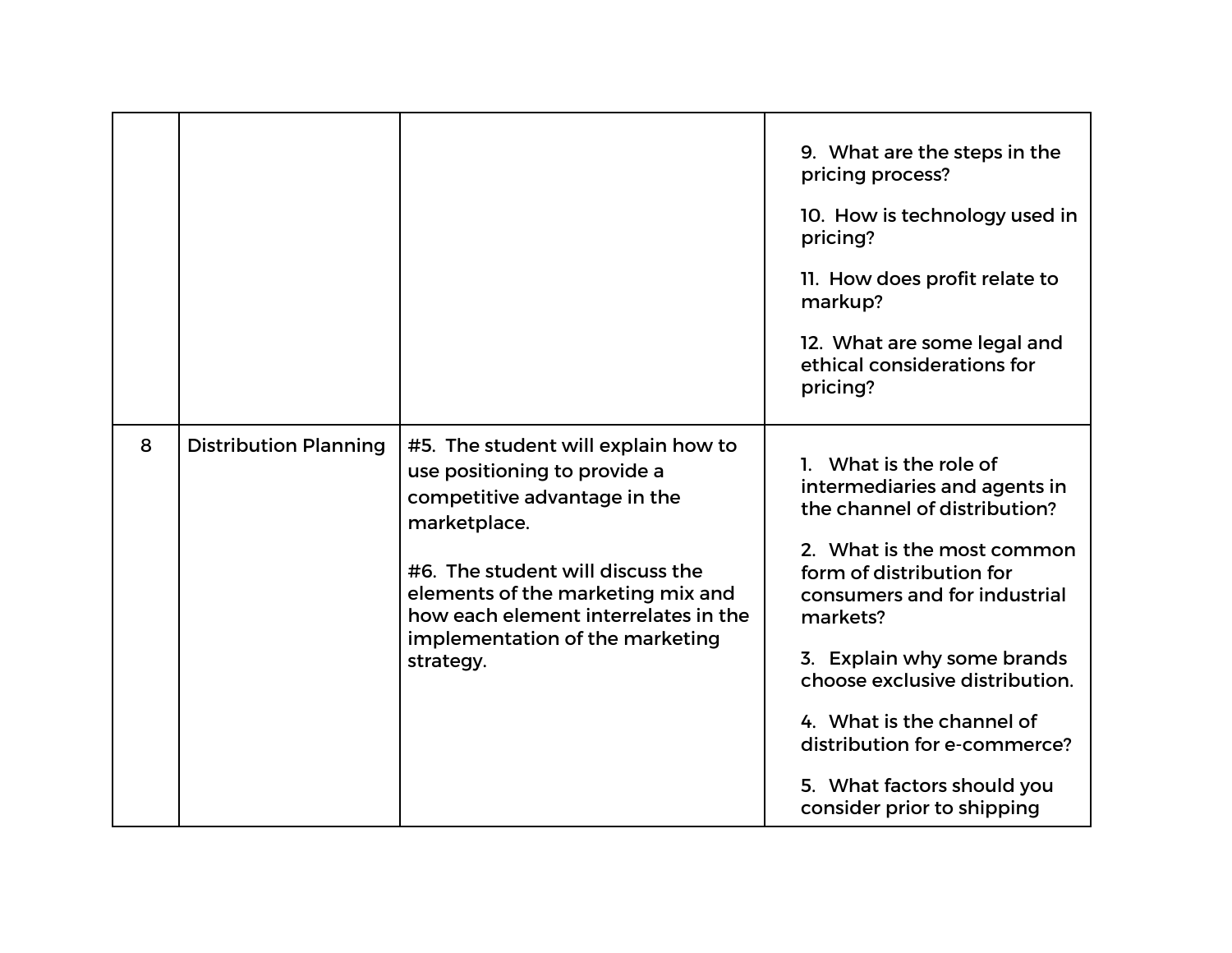|    |                   |                                                                                                                                                                                                                                                    | products internationally?<br>6. How do companies<br>determine the level of<br>distribution intensity?<br>How is inventory managed?                                                                                                                                                                                                                                                                           |
|----|-------------------|----------------------------------------------------------------------------------------------------------------------------------------------------------------------------------------------------------------------------------------------------|--------------------------------------------------------------------------------------------------------------------------------------------------------------------------------------------------------------------------------------------------------------------------------------------------------------------------------------------------------------------------------------------------------------|
| 10 | The Promotion Mix | #6. The student will discuss the<br>elements of the marketing mix and<br>how each element interrelates in the<br>implementation of the marketing<br>strategy.<br>#7. The student will explore how<br>technology has shaped marketing<br>over time. | 1. What is the role of<br>promotion in marketing?<br>2. What are the components<br>of the promotional mix?<br>3. What is the difference<br>between public relations and<br>publicity?<br>4. What are the elements and<br>the purpose of visual<br>merchandising?<br>5. How is media planned and<br>selected?<br>6. How is media measured &<br>evaluated?<br>7. How do companies<br>determine media costs and |